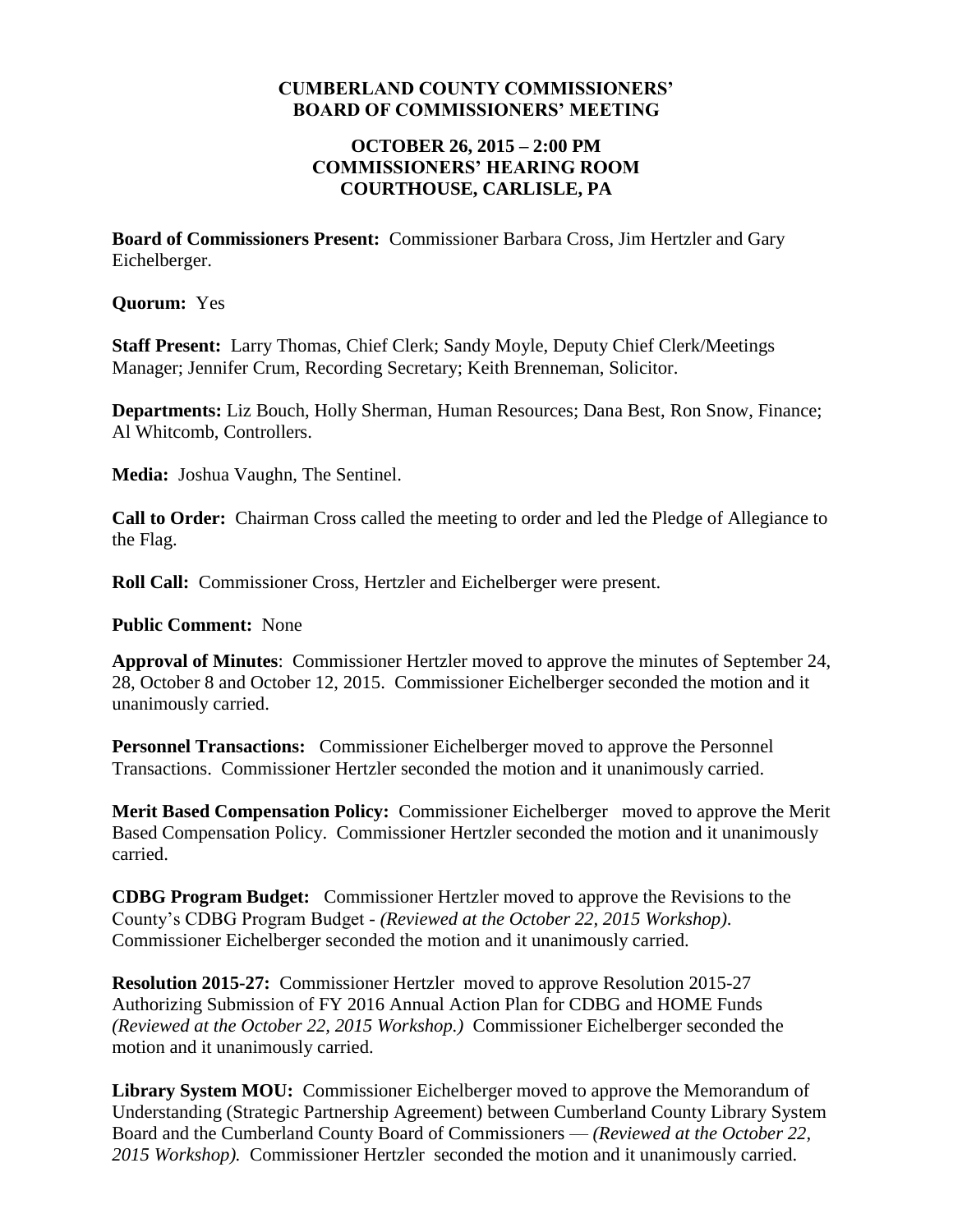**Ordinance 2015-4:** Commissioner Eichelberger moved to approve the Ordinance 2015-4 Re: Indicating Cumberland County's Desire to Join with YATA. Commissioner Hertzler seconded the motion and it unanimously carried. *(Reviewed at the October 22, 2015 Workshop)* — Roll Call Vote - Commissioner Cross - Yes Commissioner Hertzler - Yes Commissioner Eichelberger -Yes

**Approval of Contracts/Grants**: — Commissioner Cross moved to approve the following Contracts and Grants a. – f, h. & i. *(Reviewed at the October 22, 2015 Workshop).* Commissioner Hertzler seconded the motion and it unanimously carried.

- a. **Assessment Agreements**
	- Evaluator Services & Technology, Inc. Software Maintenance and Support Agreement
	- Evaluator Services & Technology, Inc. (Addendum) Act 1-2006 Support Agreement
- b. **Claremont Nursing and Rehab Center Agreements**
	- Aetna Better Health (New) Revenue Contract for Medicaid at Medical Assistance Rate
	- Allied Resources Medical Staffing (New) Contingency Plan for CNRC Staffing
	- Davis Landscape, LTD (New) Purchase Landscape Design for the CNRC Courtyard
	- United Healthcare (New) Preliminary Paperwork to Credential CNRC to Potentially get a Revenue Contract — In-Network with United Healthcare
	- Medical Assistance Revalidation Application Required by all Medical Assistance Providers
	- National Provider Identifier(NPI) Application/Update Form Change of Individuals on NPI Account
- c. **Drug & Alcohol Agreement** 
	- $\bullet$  HealthChoices Contract with PerformCare (Amendment #2) Revises the Agreement to Accommodate Department of Human Services (DHS) Termination of the Healthy PA Program and Replacement with a Medicaid Expansion Program

# d. **Human Resources Agreements**:

- Capital Blue Cross Program Costs Rate Page for Retirees on the HRA Plan who are Medicare Eligible — (Holly Sherman)
- CCAP Insurance Programs Accidental Death & Disbursement Insurance — Court Referred Alternative Sentencing Program Renewal for the 2015/2016 Policy Period

# e. **IMTO Agreement**

• Kistler O'Brien Fire Protection, Inc. — (New) — Semi-Annual Clean Agent System Inspection

# f. **MH/IDD Agreements**

- *FY 2015-2016 Early Intervention*
	- $\triangleright$  Geneva Worldwide, Inc. (New) Professional Services for Translation and Interpretation Services — Total Payment — \$3,000
	- $\triangleright$  Jennifer Mattiko, MA, CCC-SLP (New) Therapy Services — Total Payment — \$5,000
	- $\triangleright$  Jennifer Mattiko, MA, CCC-SLP (New) Speech Therapy \$31.76 per 15 minutes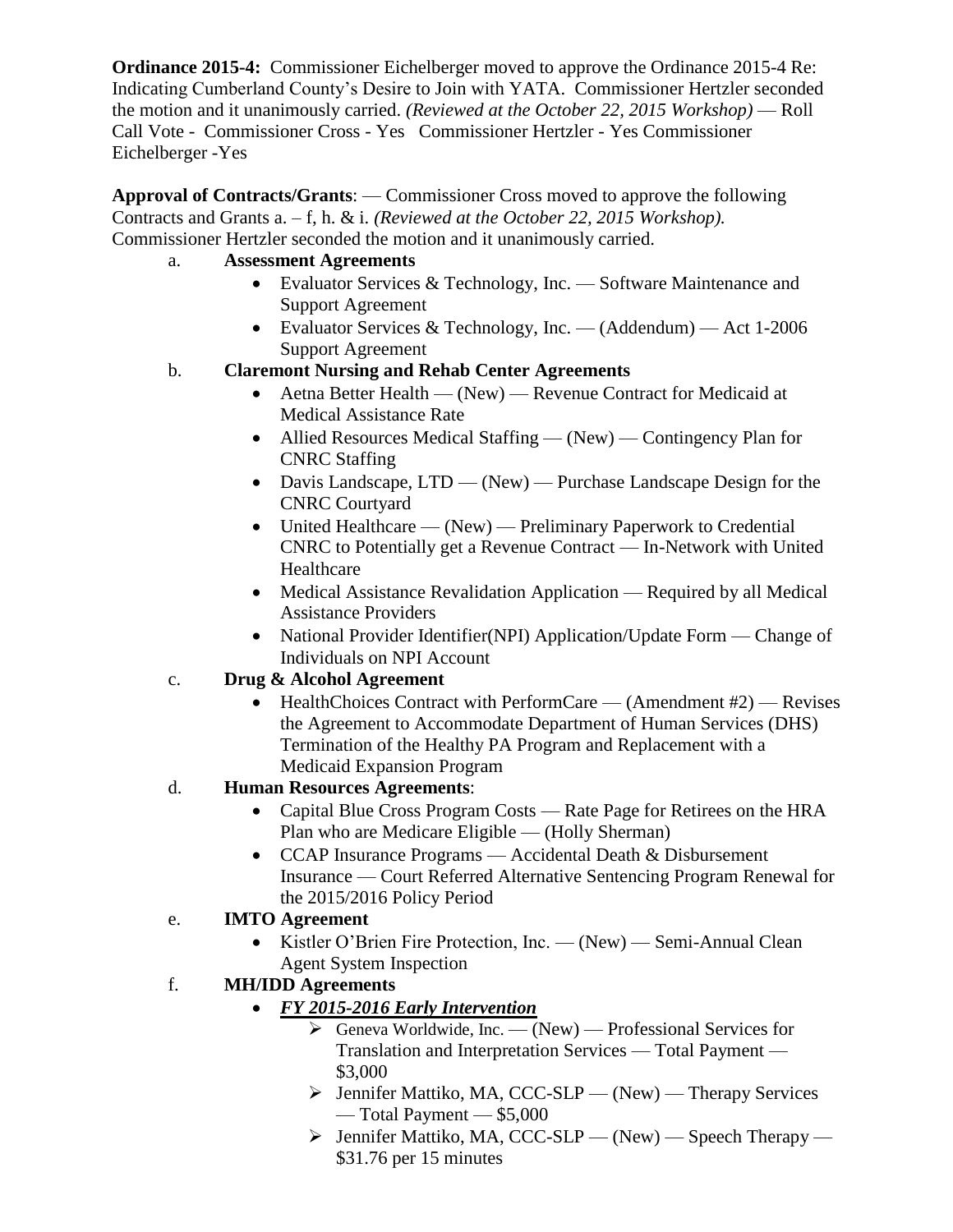#### g. **Planning Agreement**

• Lobar Associates — Extension Request for 2015 Bridge Maintenance Repairs Commissioner Cross moved to approve Lobar Associates for bridge repairs. Commissioner Hertzler seconded the motion and the motion carried with Commissioner Eichelberger abstaining.

## h. **Prison Agreements**

- Clark Service Group (New) Inspection/Preventative Maintenance for Food Service and Refrigeration
- Aramark Correctional Services LLC (Addendum #2) Extending Contract for a Period of One Year, Commencing on November 2, 2015 and Continuing Through November 1, 2016
- Business Associate Agreement with PrimeCare Medical, Inc.

## i. **Public Safety Agreements**

- Biddle Consulting Criticall Maintenance Renewal of a One Year Agreement for the Dispatcher Testing Software
- Priority Dispatch ProQA Software Maintenance Renewal of a One Year Agreement for the ProQA Software Maintenance
- Mission Critical Partners (Addendum #3) Extending Contract for a Period of One Year, Commencing on January 1, 2016 and terminating on December 31, 2016

**Multimodal Grant Funding:** Commissioner Hertzler moved to approve the PennDOT Multimodal Grant Fund Application — Funding for Sample Bridge in Silver Springs Township. Commissioner Eichelberger seconded the motion and it unanimously carried.

**Ad for Grass Mowing and Trimming**: Commissioner Hertzler moved to approve the Authorization to Advertise for Bids for Grass Mowing and Trimming for Cumberland County Properties. Commissioner Eichelberger seconded the motion and it unanimously carried.

**902 Grant Application:** Commissioner Eichelberger moved to approve to File a Grant Application to DEP for Acquisition of a Compost Turner and Permission to Advertise Intent to Apply for the Recycling Grant Funding. Commissioner Hertzler seconded the motion and it unanimously carried.

**Proposals for Telephone Services:** Commissioner Eichelberger moved to approve the Authorization to Issue Request for Proposals for Telephone Services for Cumberland County Government. Commissioner Hertzler seconded the motion and it unanimously carried.

**Board Appointment:** Commissioner Hertzler moved to Reappoint Boyd Weary to the Agricultural Land Preservation Board commencing on January 1, 2016 and expiring December 31, 2018 — *(Reviewed at the October 22, 2015 Workshop).* Commissioner Eichelberger seconded the motion and it unanimously carried. Commissioner Hertzler added that Mr. Weary has been on the Farmland Preservation Board since 2008, he owns a large dairy farm in West Pennsboro Twp. and the farm is preserved in the Farmland Preservation Program.

## **State Budget Impasse Discussion** (see attached) — Chief Clerk Thomas

Chief Clerk Thomas provided an update on procedures until the budget impasse is over. Monthly meetings with Human Services departments are taking place to update the Board on steps taken to continue services while pursuing the policies with providers to delay payment. Ron Snow explained the chart provided (see attached). The green line shows normal with no budget issues. Blue line are projections for a year. Red line show borrowing or a Tax Anticipation Note. There is currently a cash balance of approximately \$14 million. The chart